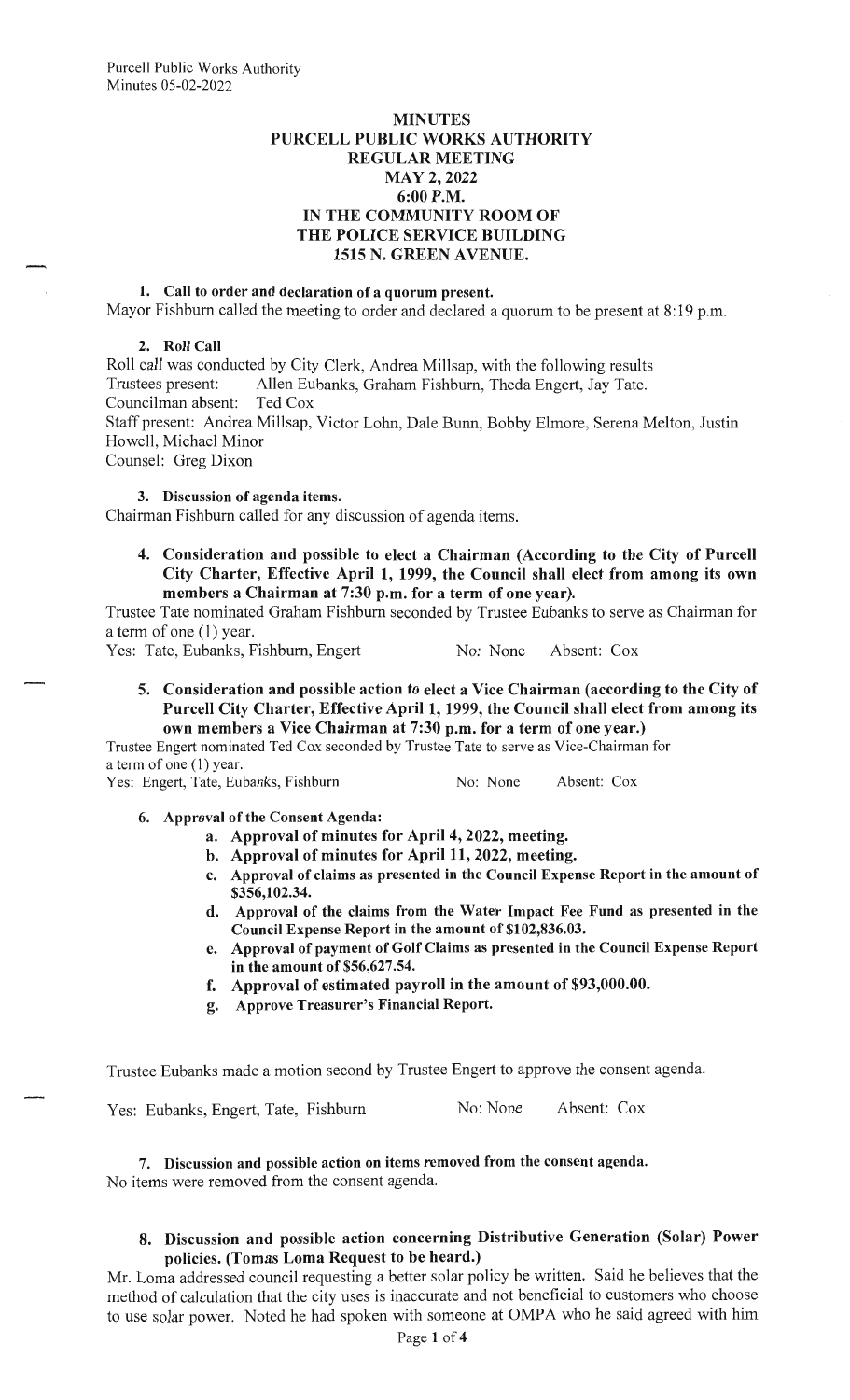Purcell Public Works Authority Minutes 05-02-2022

that we are not applying credits correctly.

Mr. Bunn noted that our current resolution was developed upon the recommendations of Mr. John VanZant, financial director of OMPA. He explained the process of how billing is calculated. OMPA made a recommendation for the city to give an allowance of 3.6 cents (average fuel cost adjustment the city pays) and it was set up in our system and programmed in our meters per OMPA's recommendation. Mr. Bunn asked Mr. Loma to send him a report of his power log that could be sent to OMPA for analysis.

No action was taken.

**9. Discussion and possible action to award a contract for 9th Avenue Paving Improvements, and authorizing the Chairman, Vice-Chairman, or General Manager to sign.** 

 $\overline{\phantom{a}}$ 

Trustee Eubanks made a motion second by Trustee Tate to approve Agenda No. 9 as written.

Yes: Eubanks, Tate, Engert, Fishburn, No: None Absent: Cox

## **10. Discussion and possible action to award a contract for Penn Avenue Bridge Water Line Relocation, State Job No. 33484(04), and authorizing the Chairman, Vice-Chairman, or General Manager to sign.**

Trustee Eubanks made a motion second by Trustee Tate to approve Agenda Item No. 10 as written (see City Agenda Item No. 12 for specifics).

Yes: Eubanks, Tate, Engert, Fishburn No: None Absent: Cox

**11. Discussion and possible action to award a contract for Canadian Avenue Lift Station, and authorizing the Chairman, Vice-Chairman, or General Manager to sign.** 

Trustee Eubanks made a motion second by Trustee Tate to approve Agenda Item No. 11 as written. (See City Agenda Item No. 13 for specifics).

Yes: Eubanks, Tate, Engert, Fishburn No: None Absent: Cox

**12. Discussion and possible action on submitting plans and application to ODEQ for water system improvements to serve Everlee Heights Estates. Project is located south of SH 39, between Bryant and Eastern.** 

Trustee Engert made a motion second by Trustee Tate to approve Agenda No. Yes: Engert, Tate, Eubanks, Fishburn No: None Absent: Cox

### **13. Discussion and possible action on submitting plans and application to ODEQ for water system improvements to serve The Oaks. Project is located south of SH39, between Bryant and Eastern.**

Trustee Engert made a motion second by Trustee Tate to approve Agenda No. 13 as written. Yes: Engert, Tate, Eubanks, Fishburn No: None Absent: Cox

## **14. Consideration and possible action to approve payment of Signal Tek invoice in the sum of \$47,109.00 for signal light replacement at Grant** & **Green Ave.**

Trustee Eubanks made a motion second by Trustee Tate to approve/disapprove Yes: Eubanks, Tate, Engert, Fishburn No: None Absent: Cox

#### **15. Presentation and discussion concerning Purcell Municipal Hospital's quarterly report.**

Susie Thrash presented the quarterly report. Revenue under expenses for the month of March by \$328,11 1.00. YTD revenue over expenses is \$499,255.00. Accounts payable had increase due to AP checks that didn't come in and they have been received so should balance out next month. Was noted they were missing the sales tax terribly because they are still in the old building. Issues finding staff in many areas and increase in costs of staff are an issue. All PPP funds were used on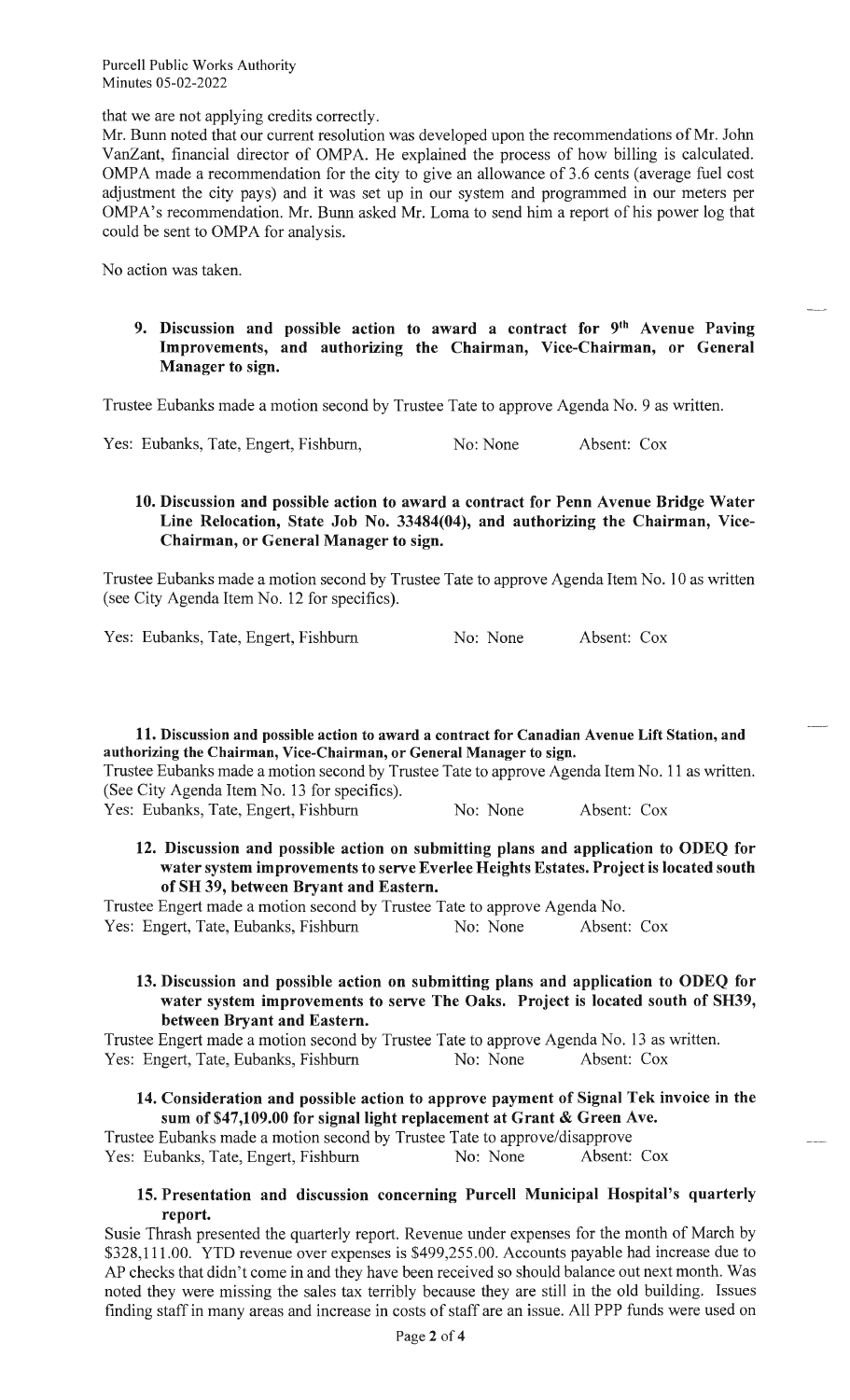payroll last summer and was forgiven in December. To make ends meet, before hospital project started the hospital was tucking a little bit back on a line item on a cash sheet, to prepare for future equipment purchases and those funds have been used to meet other needs. Chris Wright noted they are running lean to stretch out funds until the new hospital is up and running.

*Chairman Fishburn declared the meeting to be in recess in order to go into the Purcell Economic Development Authority Meeting at 8:51 p.m.* 

*Mayor/Chairman Fishburn declared the City Council Meeting and the Purcell Public Works Authority in joint session in order to enter joint Executive Session at 8:52 p.m.* 

### **16. EXECUTIVE SESSION: DISCUSSION, CONSIDERATION RE: AN EXECUTIVE SESSION TO BE HELD IN ACCORDANCE WITH 25 O.S. 307 § (B) (3).**

**a. Discussion and consideration of labor contract (Collective Bargaining Agreement) for fiscal year 2022-2023 between the City of Purcell and the FOP #194 in accordance with 25 O.S. § 307 (B) (2).** 

Chairman Fishburn made a motion second by Trustee Engert to enter into joint Executive Session at 8:52 p.m. with the following persons entering: Trustees who are present, Trust Attorney Greg Dixon, Trust Manager Dale Bunn, Trust Treasurer Victor Lohn, and Chief Bobby Elmore. Yes: Fishburn, Engert, Eubanks, Tate No: None Absent: None

*Chairman Fishburn declared the Council has returnedfrom Executive Session at 9:23 p.m.* 

## **17. EXECUTIVE SESSION: DISCUSSION, CONSIDERATION AND POSSIBLE ACTION CONCERNING ITEMS DISCUSSED IN EXECUTIVE SESSION IN ACCORDANCE WITH (25 O.S. 307 § (B) (3).**

**a. Discussion and consideration of labor contract (Collective Bargaining Agreement) for fiscal year 2022-2023 between the City of Purcell and the FOP #194 in accordance with 25 O.S. § 307 (B) (2).** 

No action taken.

#### **18. Trustee Comments.**

Trustee Tate:

Congratulated Graham on becoming Chariman. Announced invitation to Veterans Memorial May 30<sup>th</sup>. Asked Mr. Bunn about cutoff notices before power disconnected. Mr. Bunn replied was an error and a meeting is happening with staff to ensure that doesn't happen again. Working on phone notification system.

Trustee Engert: None.

Chairman Fishburn: Mr. Fishburn said he is honored to serve as Mayor and will do his best to serve the community.

Trustee Eubanks: None.

Trustee Cox: Absent.

**19. General Manager and Staff Comments.** 

None.

**20. Adjourn.** 

Mayor Fishburn declared the meeting to be adjourned at 9:25 p.m.